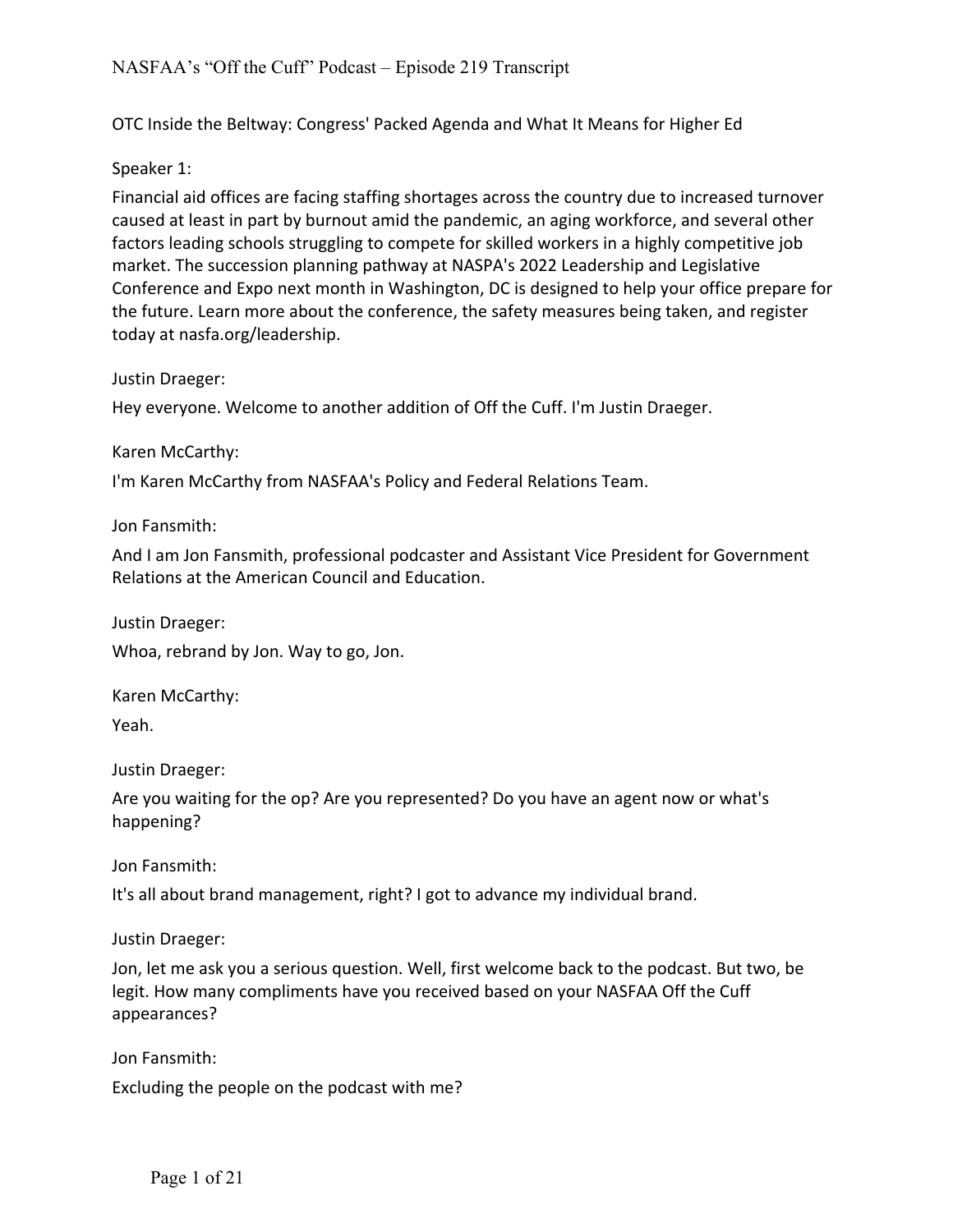Justin Draeger: Yeah, excluding us. Not many.

Jon Fansmith:

I would say actually probably more that I get from my own podcast.

Justin Draeger:

Okay.

Karen McCarthy: Oh.

Jon Fansmith: So in the nature of eight or 10.

Justin Draeger:

Okay.

Jon Fansmith: People have reached out to say, "Yeah."

Justin Draeger:

I'll take that. That's good.

Karen McCarthy: Hey, I have a question though, Jon.

Jon Fansmith:

Yeah.

Karen McCarthy:

Who is offering these compliments? Are they our members? Are there a lot of ACE members? Are they your people or our people?

Jon Fansmith:

So it's sort of a split, right? There's actually been some of your staff, but mostly people I know in various contexts reached out to say, "Oh, I heard this and you were really good on that."

Justin Draeger:

Oh, great. I'm glad you care.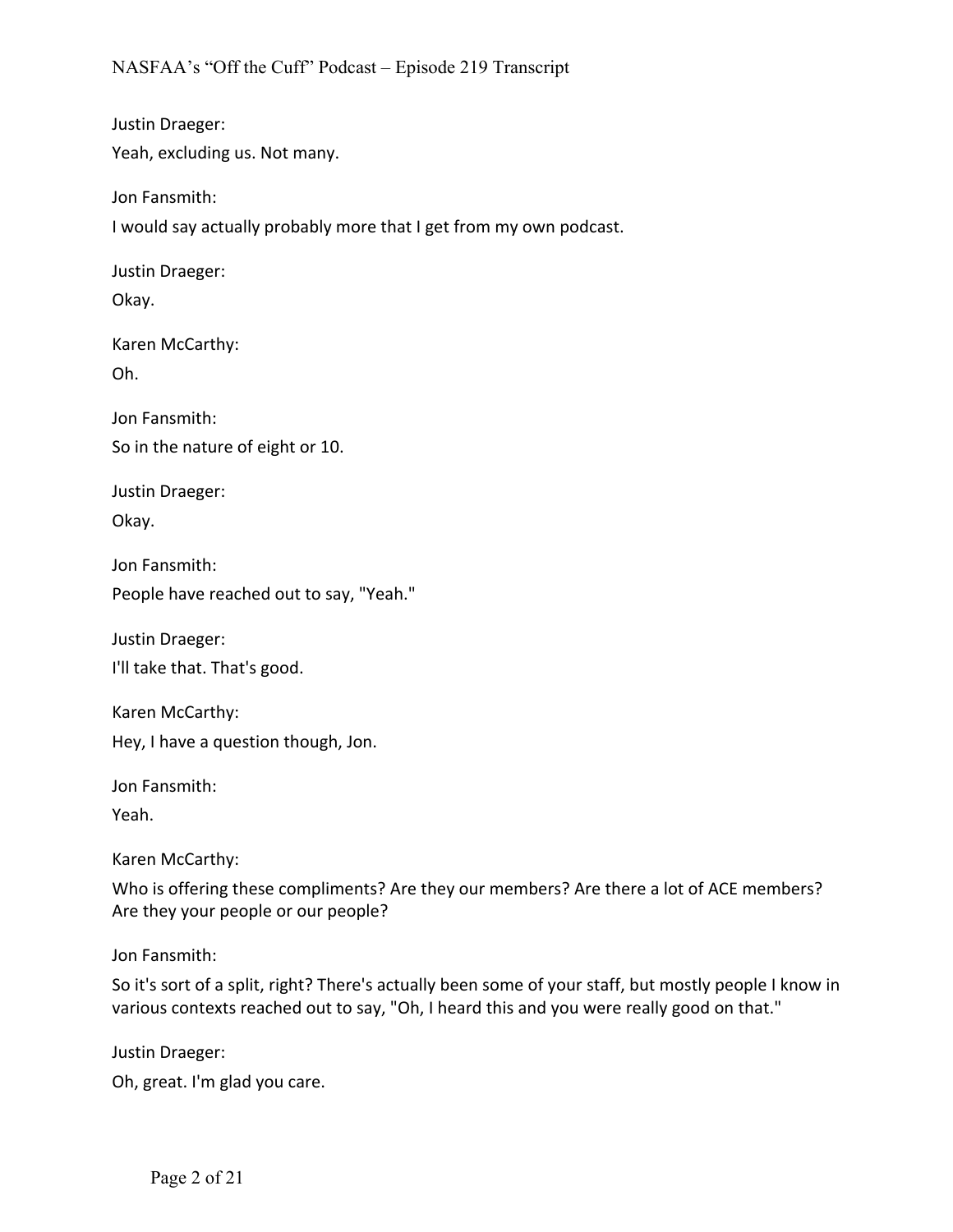Jon Fansmith: Less members, honestly. More D.C. people.

Karen McCarthy:

Yeah.

Justin Draeger:

Yeah. Okay, that's fair. Yesterday I was in a presentation. It was a virtual one in Indiana. My schedule was such that I couldn't actually get there. At the end of the session, you wrap up the session. And someone from the back of the room was like... I'm still on. I can hear them talking as I'm logging off. And someone from the back of the room was like, "Well, that was a lot better than I expected." And then the moderator of the session who also hadn't moved away from the computer was like, "Yeah, I'll plus one that." And I was like, "Well, I'll take the compliment. I mean, I'll take what I can get."

Jon Fansmith:

Were you on a panel or was it just you?

Justin Draeger:

It was just me.

Jon Fansmith:

I'm sorry. I was looking for a silver lining there.

Justin Draeger:

Right. It was backhand, but I'm desperate. I'll take it.

Jon Fansmith:

Good.

Justin Draeger:

So I put it in my journal.

Jon Fansmith:

You're outperforming expectations. Right?

Justin Draeger:

Right.

Jon Fansmith: We should all be doing so well.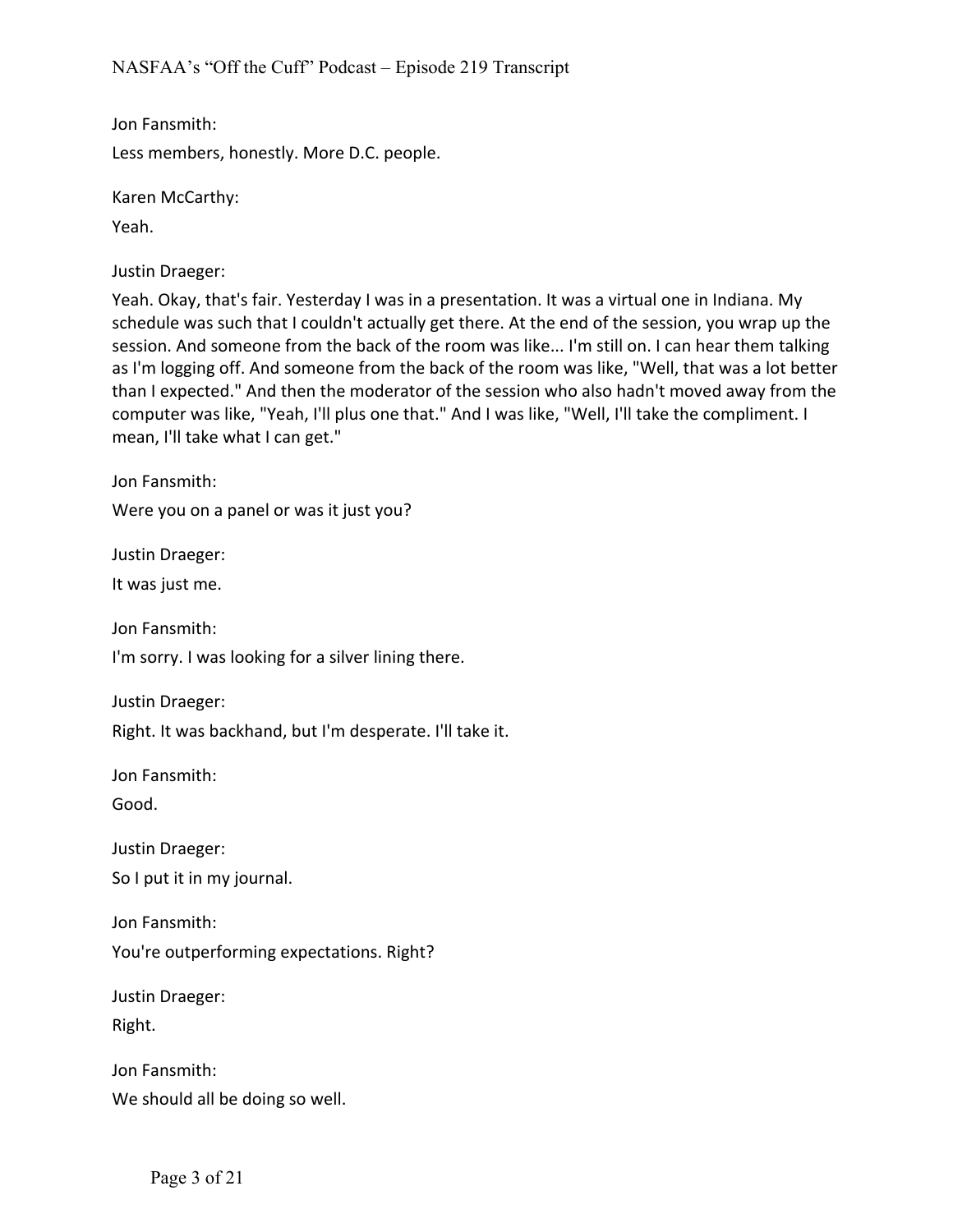Justin Draeger:

Right, setting low expectations and then beating them is sort of my specialty.

Karen McCarthy:

Maybe it was all just because it was virtual. People are kind of down on the virtual presentations and over it. And so they were expecting... Yeah. Yeah. I can see you looking at me like, "Yeah."

Justin Draeger: I like where you're going with this, Karen.

Karen McCarthy:

Yeah.

Jon Fansmith:

Sure, absolutely.

Justin Draeger:

Yeah. That's it. I like that line of reasoning.

Karen McCarthy:

Yeah.

Justin Draeger:

The other thing I just, I think I told you, that my daughter's a senior, so she's trying to decide where to go to college. So we are getting all of our kids in high school all of their college admissions marketing emails. And I was wondering like, "Why am I getting all of these?" And so I just found out this last week that when my daughter and son took the SAT, and I guess there's a question on there. It's like, "Do you want to receive information from colleges and universities?" They said, yes. And then it says, "What email would you like to use?" They put in our email.

Karen McCarthy: Oh. [crosstalk 00:04:08]

Jon Fansmith: Smart kids, smart kids.

Justin Draeger:

They're outsourcing to us.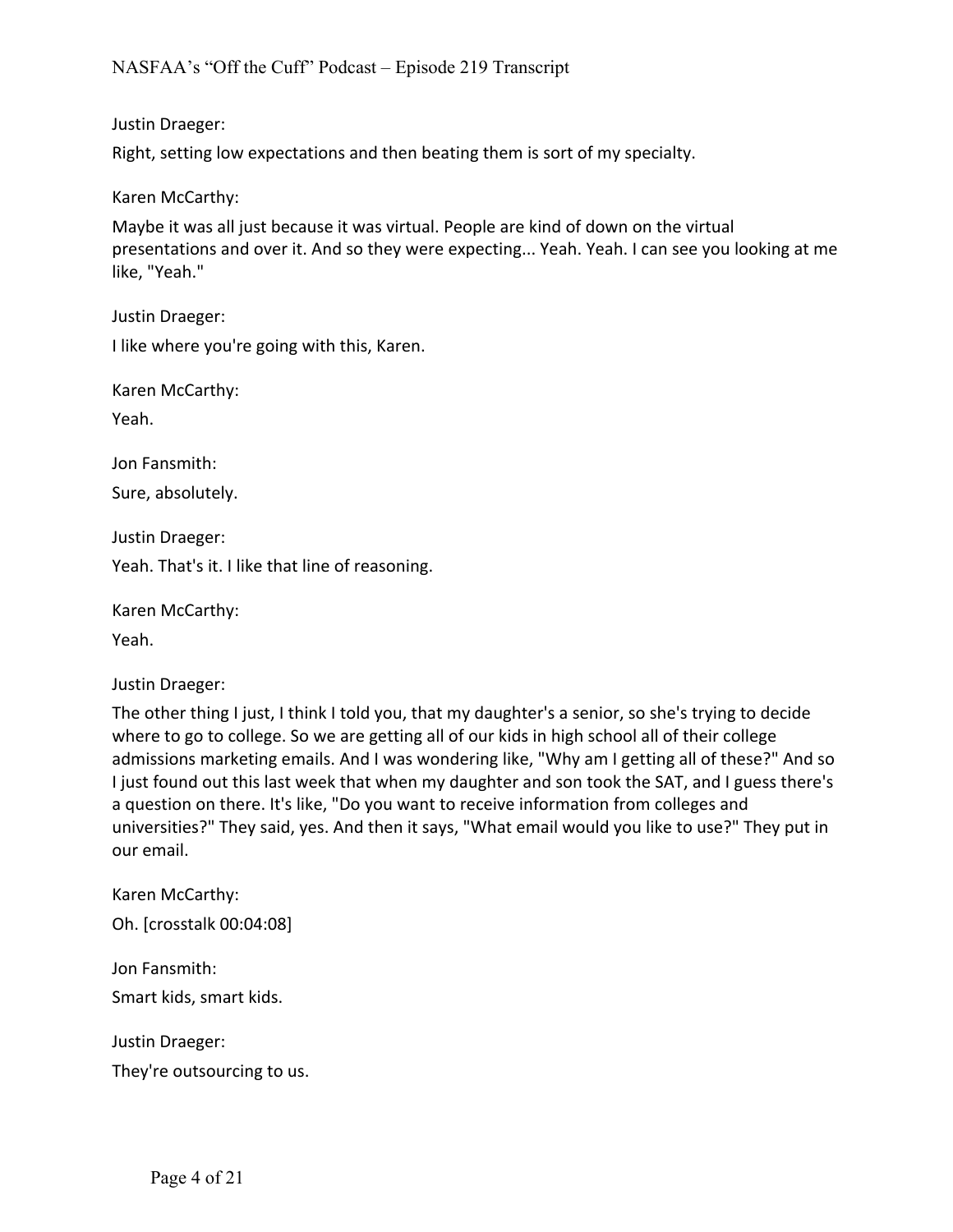Jon Fansmith: Right.

Justin Draeger: I've become my kids' executive assistant.

Karen McCarthy:

Was that sincere? Or were they like, "Oh, dad's going to love this."

Justin Draeger:

No. No, I don't think they were that sinister, which would've been funnier. I think it was sort of like, "Well, I don't want to receive this crap. So logically I'll just send it to mom and dad."

## Jon Fansmith:

Well, you are a college guy, right? I mean, if anyone should know about this stuff in the family, right? You are the expert.

# Justin Draeger:

It is giving me quite an education on some of the marketing materials that our members use. Some of them are very much like, "This needs to be opened today."

Karen McCarthy:

Yeah.

Justin Draeger:

Or, "Check this out immediately." And I open it and it's just som nonsense, admissions marketing stuff. But I did open it, so I guess they won. I don't know.

## Karen McCarthy:

Yeah. I have a little story kind of related. My daughter's only a sophomore and she just took the PSAT. And so now all the mail has started. And she's been getting all these emails, which she told me about. And I said, "You know what, Nina?" I'm kind of cynical. I was like, "Just scroll to the bottom. There should be an unsubscribe there at the bottom so you stop getting all that junk." And she said she wants to keep it because it makes her feel nice. She was like, "Somebody wants me." And I was like, "Oh, unsubscribe. You don't want all that junk." Yeah.

Jon Fansmith:

But you unsubscribe and then it's demonstrated non-interest right. So when she comes back to apply, that's going to be a check against her. You got to play the game, Karen.

Karen McCarthy: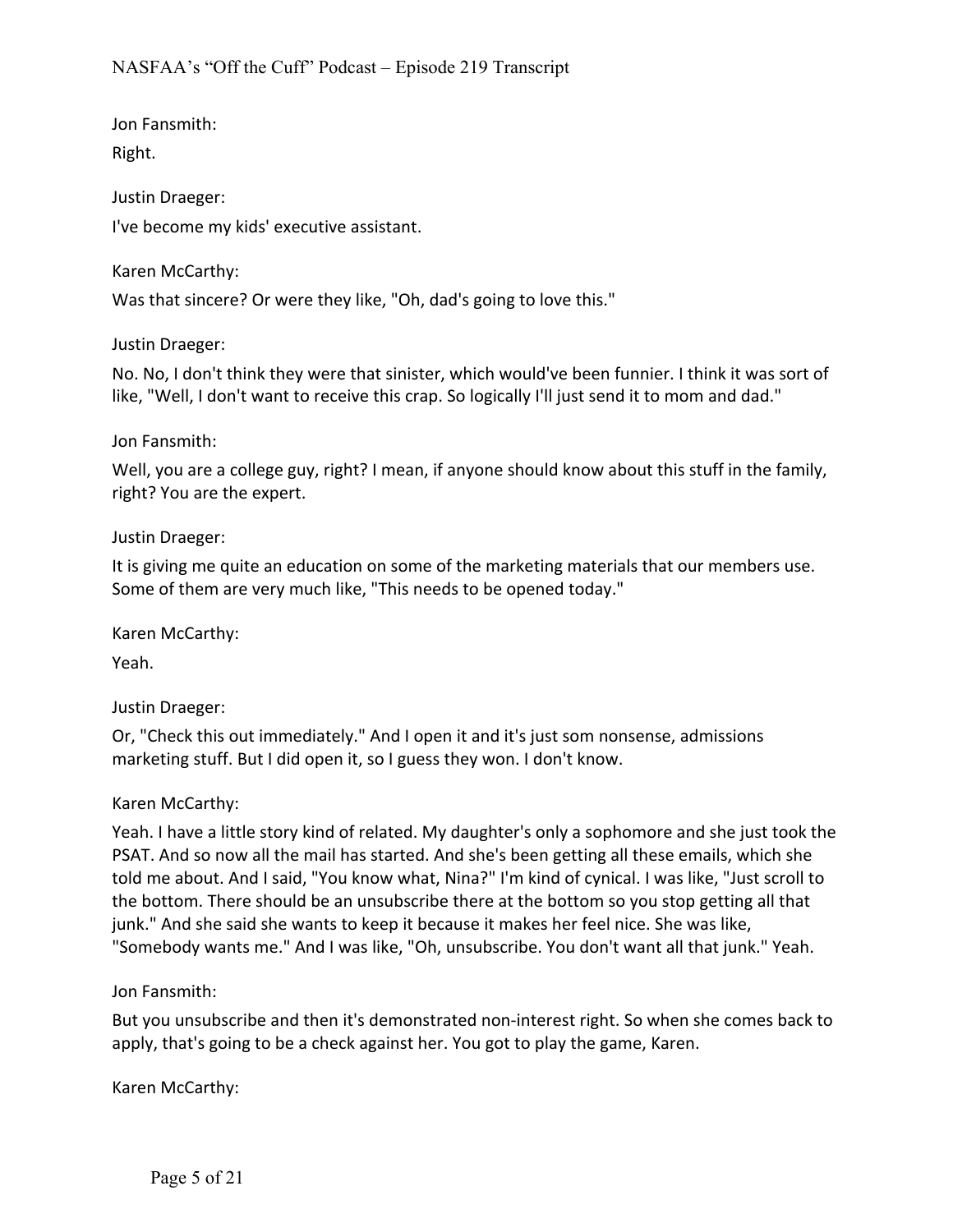Yeah, I know.

Justin Draeger: Yeah, really. That's right.

Karen McCarthy: I'm just like, "Who wants that?"

Justin Draeger: You want to be more aloof.

Karen McCarthy:

Yeah.

Justin Draeger:

More aloof.

Jon Fansmith:

Hard to get, yeah.

Justin Draeger:

What I'm most intrigued by that story is that your daughter who's a sophomore actually opens her email, because my kids absolutely do not check email at all. Zero, no email for them.

#### Karen McCarthy:

She does occasionally. Although, my husband and I just talked about this because he forwarded something that was kind of important to both of our emails, me and my daughter. And I got it right away, she did not see it. And he was like, "Why didn't she see that?" I said, "Because you emailed it to her. You need to text it to her if you want her to see it."

Justin Draeger:

Right.

Karen McCarthy:

Yeah.

Justin Draeger:

Well, my son who's working now, his employer only contacts him through email, which he never opens. But I get a copy of it because his email's forward to mine, as his assistant. And so now when his employer emails him, I have to text him and say, "Your employer emailed you." So yeah. I'm fully employed. I've got two full time jobs now.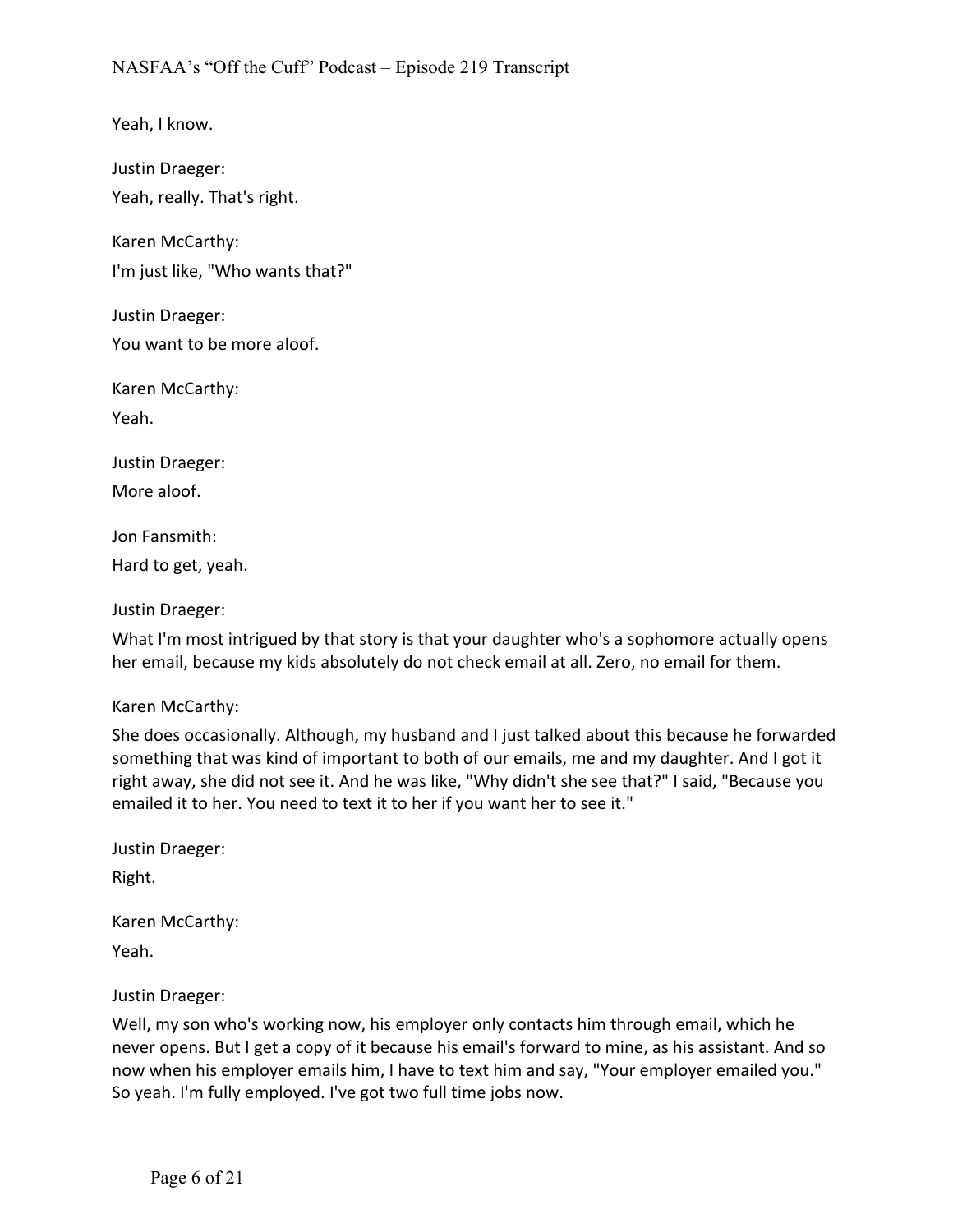# Jon Fansmith:

That's very impressive.

#### Justin Draeger:

One's paid and one's unpaid, but okay. Well we got a lot to talk about today. I want to talk a little bit about the congressional calendar. We've only got so many months left in the year for actual legislation to happen. Jon, I want to talk a little bit about that. There's some stuff coming out of labor. Some rumblings that I think we probably ought to talk about, because it'll be of interest to our financial aid administrators, as it relates to exempt versus non-exempt status. Karen, we've got some news on Pell schedules and some new legislation. So let's jump right in.

#### Justin Draeger:

Jon, I want to ask you. We talked about our predictions last month on the podcast for what might happen this year. But I was just looking at the congressional calendar. Give us a sense of what all does Congress have to deal with, really. The urgent and important stuff, and whether you think that'll crowd out meaningful, higher ed legislation.

#### Jon Fansmith:

Yeah. I mean, there's very few things they have to do. And even those few things, they don't really have to do them, right? I mean the big one is fund the government. If you don't fund the government, the government shuts down, chaos ensues, whatever. The CR deadline expires February 18th. They have to come up with theoretically funding bills to do that. But increasingly, there seems to be progress among appropriators, but realistically, there's a lot of people that be perfectly happy particularly on the Republican side with the year long CR. If they can't get agreement, that's the likely outcome. You still have to have a vote to do that, but ultimately that's not taking any action whatsoever.

## Jon Fansmith:

Beyond that, other than things that are emergencies that are coming up. And I think, you look at the world spectrum, there's a lot happening there. They're trying to do a sanctions bill against Russia because of Ukraine. That's kind of the emergency thing that they're going to do. But even then, they've been working on it all week. It was supposed to be urgent. They're going to recess this week and come back next week and work on it some more.

#### Jon Fansmith:

There are a lot of big things floating around, but you talk about the congressional calendar, Justin I think the biggest thing is we're in an election year. And in election years, Congress tends to grind to a halt mid summer, sometimes early summer. This is a particularly important election because first term of a new administration, margins incredibly tight in both chambers. There's going to be a lot more attention paid to that this year than in even other years. So it's a really compressed threshold for doing things. The things that they're going to do are going to have to rise to a pretty big level. Keep in mind, we still have to nominate and confirm a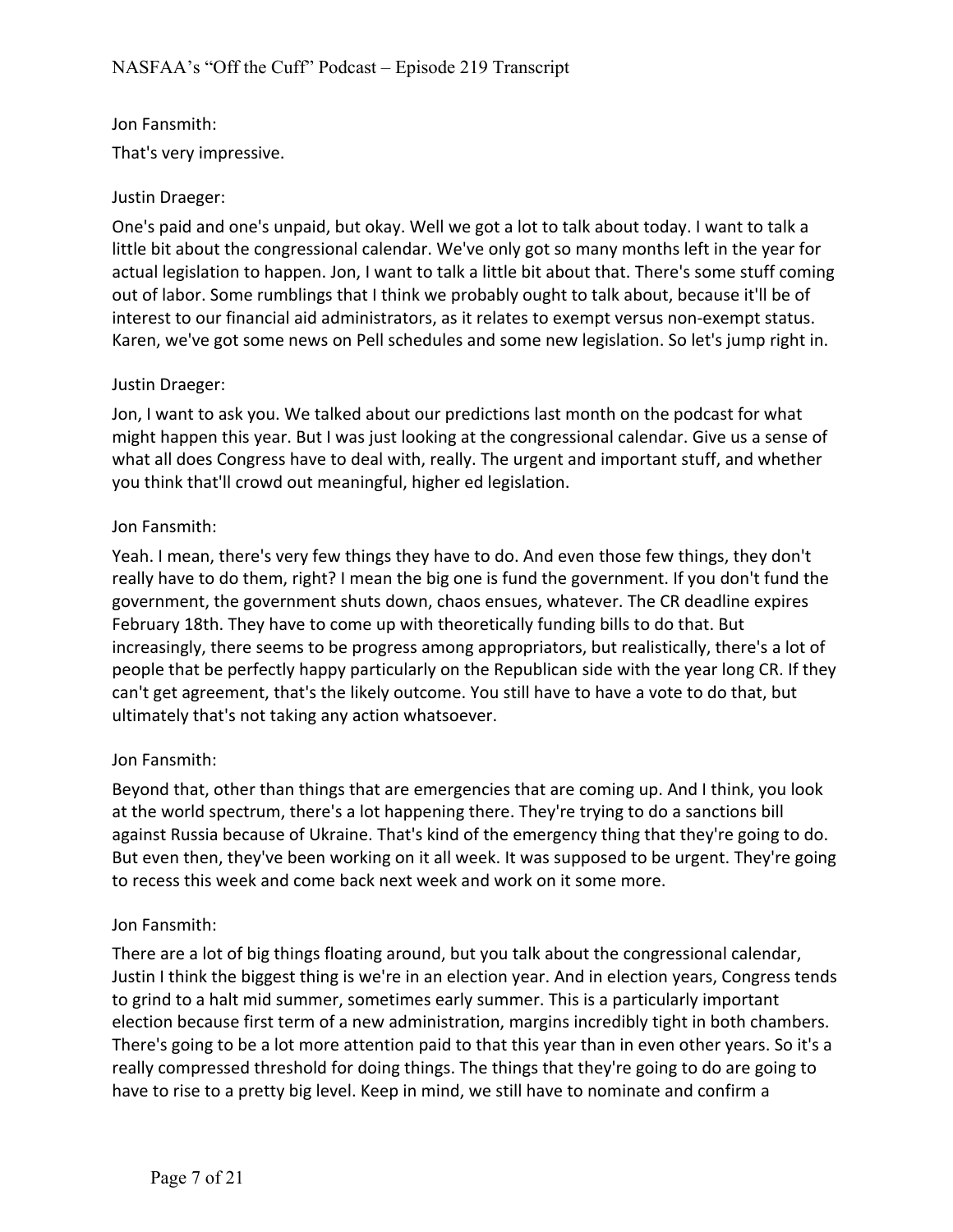Supreme Court justice to replace the Supreme Court Justice Breyer, who announced his resignation. He hasn't actually resigned, but he's announced his resignation.

## Justin Draeger:

Well, so there's one thing. I thought it was kind of funny when justice Breyer announced that he was retiring, Senate majority leader Schumer came out and said, "We are going to move on this very quickly." And this was, I don't know, third or fourth week in January. And then, when I saw later in the article the very quickly part, he was predicting by the end of February or 1st of March. I think in the private sector. When you say very quickly, you don't assume that's five to six weeks out, but in the Senate that really would be very quickly.

Jon Fansmith:

Light speed, yeah.

## Justin Draeger:

Yeah. And I'm not even sure that this would even happen by the end of February. It's probably more likely going to drag into March or April. That alone will take up at least the Senate calendar as it has to. They'll push for hearings. Then there might be multiple rounds, I don't know, could be multiple rounds of hearings. Then there'll be time in between the hearing and the floor vote, so that alone will take up a lot of space.

#### Jon Fansmith:

Yeah. No, I mean, if you think about everything that goes into a Supreme Court justice, the nomination process, the vetting before you even name them, the political considerations about there are different parts of your base that care very much about certain candidates. So deciding where you're going to go to do that. All of the... Even once a person's been nominated, there's always this sort question, "Well, why don't they just do the hearing?" It's because the candidate is being shepherded. The nominee is being shepherded around the Senate to meet with every Senator and talk and discuss their views to identify where the fault lines might be, make sure they're acceptable, make sure, frankly, there's enough votes to put them over the threshold. It takes time to do these things right. And there's nothing worse, obviously, nothing more embarrassing than putting a nominee forward who then doesn't make it through. That's a real blow to the administration right now that really can't afford another big public blow.

#### Justin Draeger:

Right. And on both sides, your progressive side and your conservative side, or supporters or opposition, or skeptics maybe, they're both putting together different dossiers on the candidates and then the final candidate so that they can try to drill into areas where they think there might be issues or support. So that'll take time.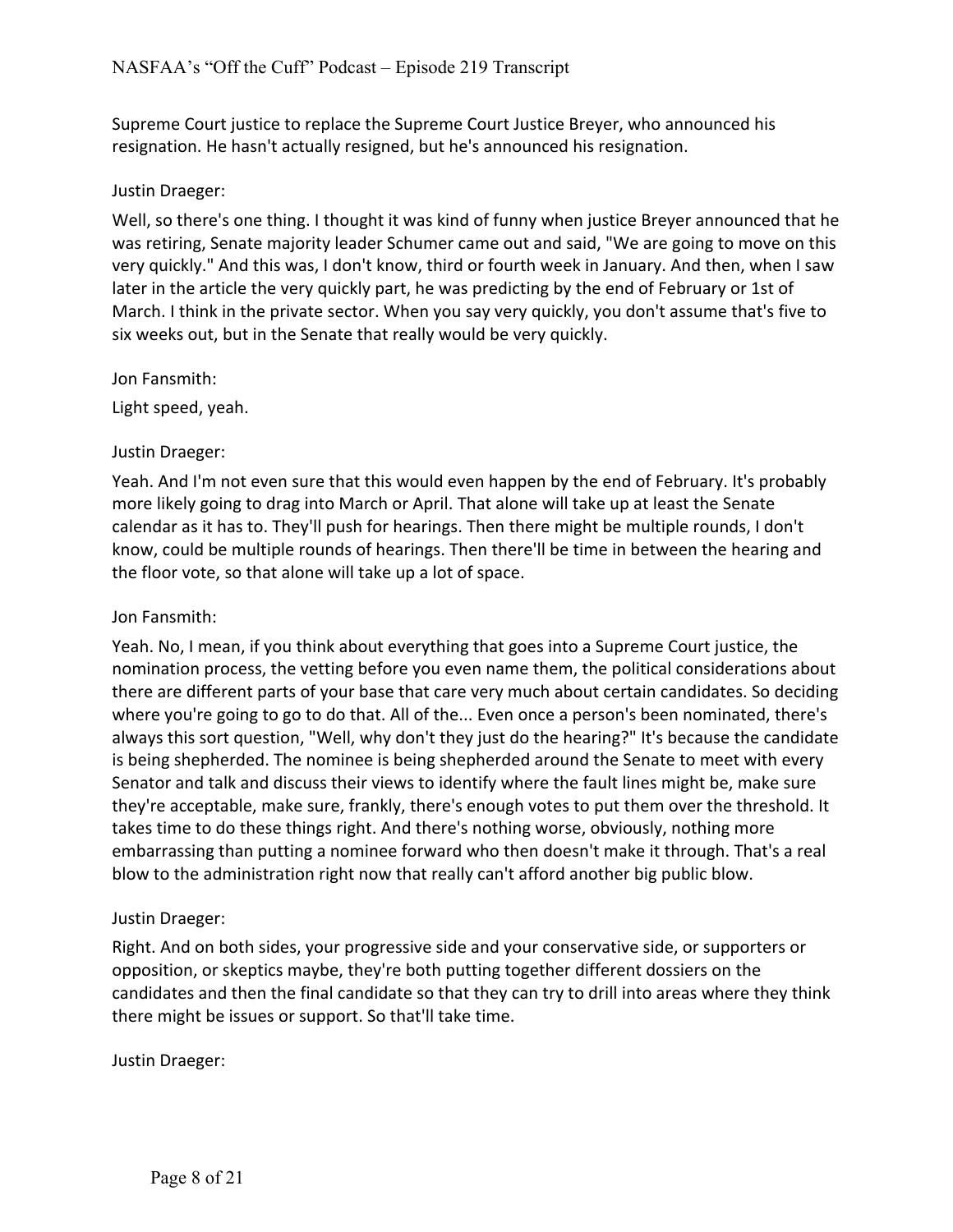I guess the other big question is, I look back over the last six months. If I were to rewind time back to September, October, maybe, not maybe, very naively I thought there was a really good chance that we would have an increase to Pell. Appropriations was going that way. We had Build Back Better, which was going that way. Now I didn't know exactly how big the final increase would be. But now six months later, I'm thinking we might have no increase. If we just have a CR through the end of the year, we could have no increase. And that's a pretty wild swing when you consider that we were talking about somewhere around \$500 to \$900 in extra Pell.

# Jon Fansmith:

Yeah. No, it's frustrating in a lot of ways because it did, like you were saying. In September, you would've said \$950 increase, largest single year increase since the program was created was not just on the table, but likely to occur. Now you're looking at Build Back Better fell apart. That's \$550 that increase right there, no clear path for another reconciliation bill that might address that going forward.

# Jon Fansmith:

And then the \$400 increase through appropriations, again, generally appropriators are pretty supportive of the Pell Grant, Republicans, Democrats alike. It was \$400 in house, \$400 in the Senate. That seemed pretty set. It's in line with program costs and things that they can do under their budget. That seemed pretty, pretty good. But Labor HHS, the bill that funds the programs that the Department of Education is under, that's always the most controversial bill, always has strong Republican opposition. In this environment where policy riders around the appropriations bills are one of the biggest factors and whether anything will be done, it may just be easier to hold bills like Labor H and CR them throughout the end of the year. It's fine. It gets funding to the department. But not fine, all those increases that were on the table don't happen. So you're right. I think you could look at a thousand dollars to \$0 increase in Pell swing in a three month time, four month time.

## Justin Draeger:

Build Back Better that you just mentioned with the \$550 increase seems to be on life support. What's interesting is I follow congressional Democrats who are talking about aspects of Build Back Better. And they're talking a lot about the child tax credit. They talk about climate change a lot. President Biden has talked about trying to resurrect free community college. Didn't mention Pell, but I don't hear a lot about higher ed from congressional Democrats. So if it's piecemeal, what do you think the odds are that we would see anything higher education related in there?

## Jon Fansmith:

It's hard to guess. I think free community college isn't going to make it in. I know Secretary Cardona just said yesterday that's a priority of theirs, going to try and bring it back. The president has spoken to that. It got tossed back when they still thought they had agreement from Senator Manchin on the package. And he's not supportive, right. They also worried that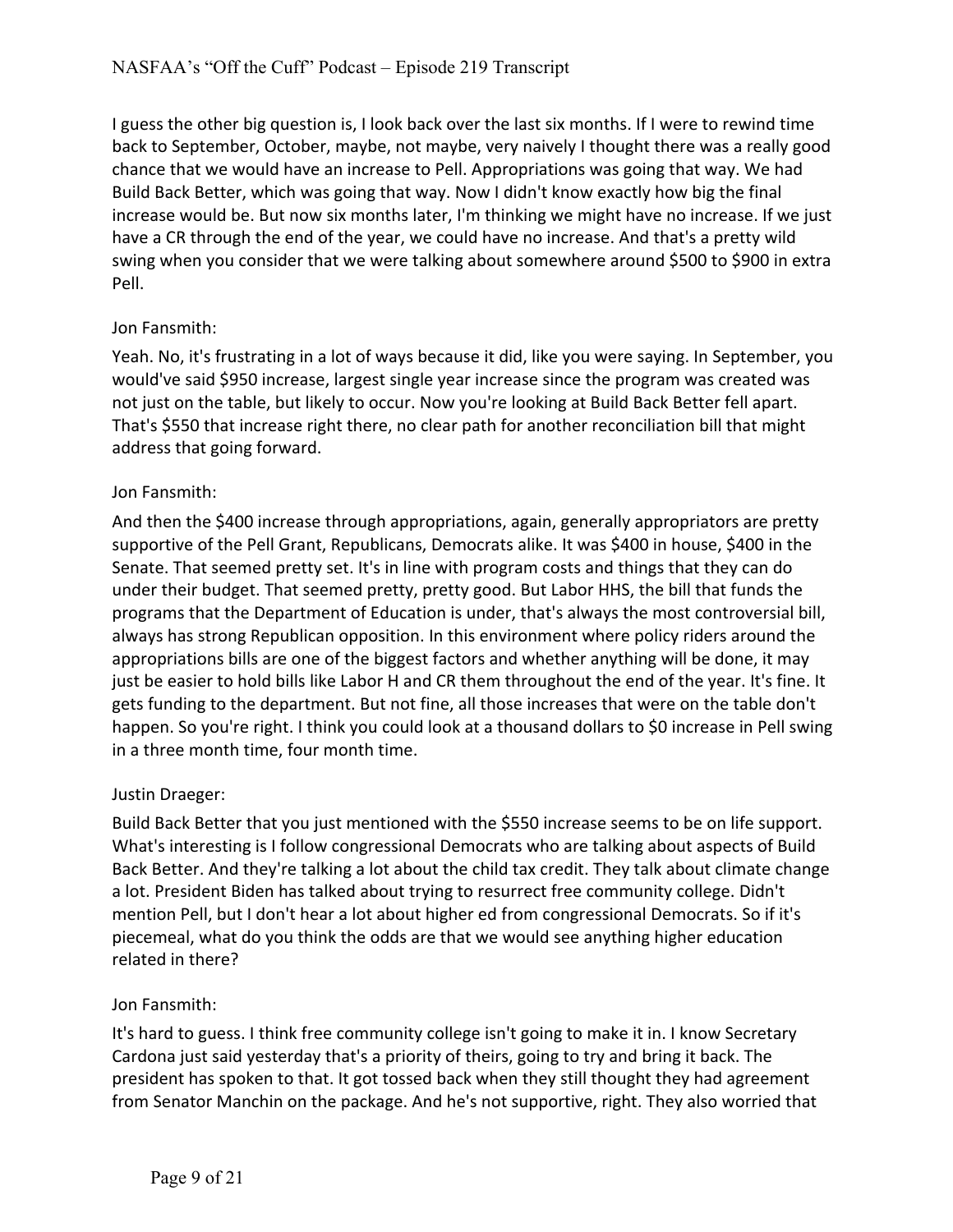might draw the kind of opposition from moderate Democrats in the House that could hurt the bill. So I don't see that coming back in. That's also expensive, right?

Justin Draeger:

Yeah.

Jon Fansmith:

So you do that, you have to put a lot money behind it. Whatever they're talking about for the next bill, it's going to be smaller in some form or other, either requires bigger offsets or spends less money. And then you look at the things. I think you summarize it pretty well. There's certain things that people talk about as priorities, education generally isn't part of that. Pre-K is up there. The child tax credit, Manchin opposes. I think that's probably off the table for the next round. Climate change, particularly as it relates to job training and fueling new industries, supports new industries, those big picture campaign issue items where you can point to it and say, "We did X." Yeah, that's what they're going to debate about. The stuff that was there, the \$22 billion for higher education that was in Build Back Better, it's kind of small potatoes relative to these other things.

Justin Draeger:

Yeah.

Jon Fansmith:

You don't have a free college plan in there. You don't. An increase in Pell is great, but it's harder to message, "We increases Pell grants by \$550" versus "We provided universal pre-K."

Justin Draeger:

Right.

Jon Fansmith:

That's just politically, if you're trying to make, and this is at this point, because we're heading to an election, a political discussion, not necessarily a policy discussion.

Justin Draeger:

Yep.

Jon Fansmith:

You want the big hitters.

Justin Draeger:

Yep. Okay. All right. Thanks Jon. Let's keep moving here for just a second. I want to talk a little bit about some action and rumblings we're hearing out of the Department of Labor that would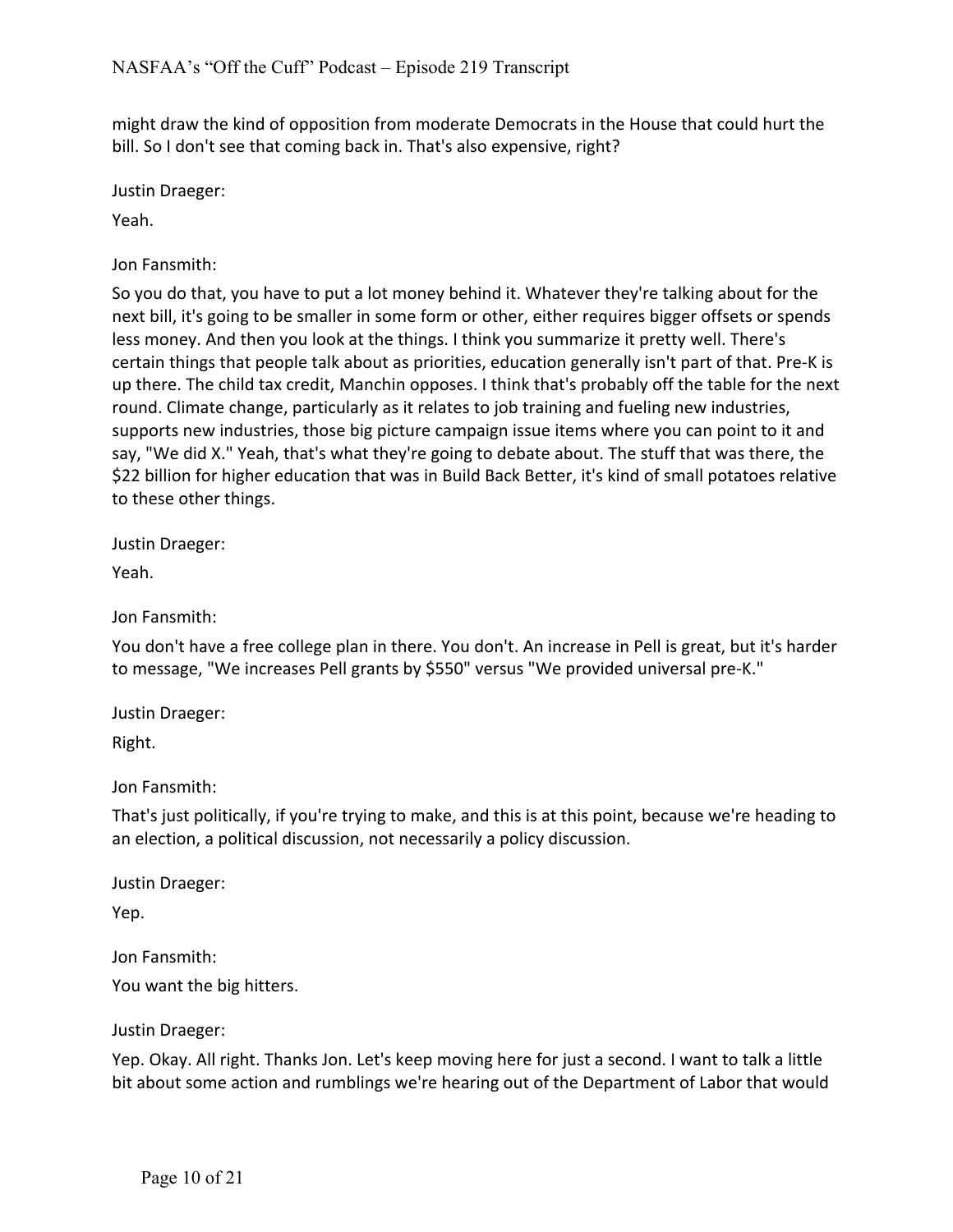impact potentially the salaries of financial aid administrators, along with a lot of folks on campus. Jon, you want to catch us up in what ACE's doing here?

## Jon Fansmith:

Yeah. And this is a somewhat complicated issue and one that I'm very happy my colleague, Steven Bloom at ACE manages, so that I don't have to. But it's got a lot of impact on campuses, right. And I think you'll talk a little bit about this too, but essentially this is the federal government's rule as to who gets overtime. It's who's an exempt employee and who's a nonexempt employee from the overtime roles. And from 2004 until basically 2014, it had stayed at a threshold of about \$23,000, \$24,000. If your salary was below that level, you were eligible to receive overtime. If your salary was above that level and a few other conditions related to what your job functions were, you wouldn't. You weren't eligible to receive overtime, or at least the institution wasn't obligated to provide it for you.

## Jon Fansmith:

The Obama administration in 2014, proposed raising that pretty significantly. They did ultimately push it up, or they proposed initially, about \$47,000. They ultimately agreed bout \$36,000 would be the new threshold. That took effect January of 2020, beginning of 2020. As I mentioned, 2004 to 2014, the proposal went into effect in 2020. These things have tended to happen over big chunks of time. I think the average was five or seven years every time they would update the amount. The Department of Labor put out a notice essentially saying, "We're going to look at this again. We are looking at doing something for 2026, so six years away." And the numbers you have heard, this is the beginning of the process. It's not like they've said this, but the numbers they're talking about are over \$80,000. So you're jumping from \$24,000 to \$35,000 to \$80,000.

## Jon Fansmith:

\$80,000 is more than the median family income. It's a substantial jump in the salary. And everyone below that threshold then becomes eligible for additional money, additional benefits, things like that. It becomes incredibly expensive if, like most colleges and universities, most of your workforce probably falls below that threshold. So possible big implications for campuses.

#### Justin Draeger:

Yeah. And the principles behind this is, look, people should have a work week that is X amount of weeks. And if you're going to force people or require people to work more, they should be compensated more. The reality or implementation piece of this, especially when you have a number that's that high, is that it blows budgets out of the water. I mean, it could destabilize companies, not to mention colleges and universities. So there's sort of a, you don't want to throw the baby out with the bath water. And personally coming from a union home myself, I get it and support the Fair Labor Standards Act that sort of set these things. But \$82,000 as a starting negotiation point is sort of fine, but I would say, not realistic. Would you agree? Or would ACE agree with that?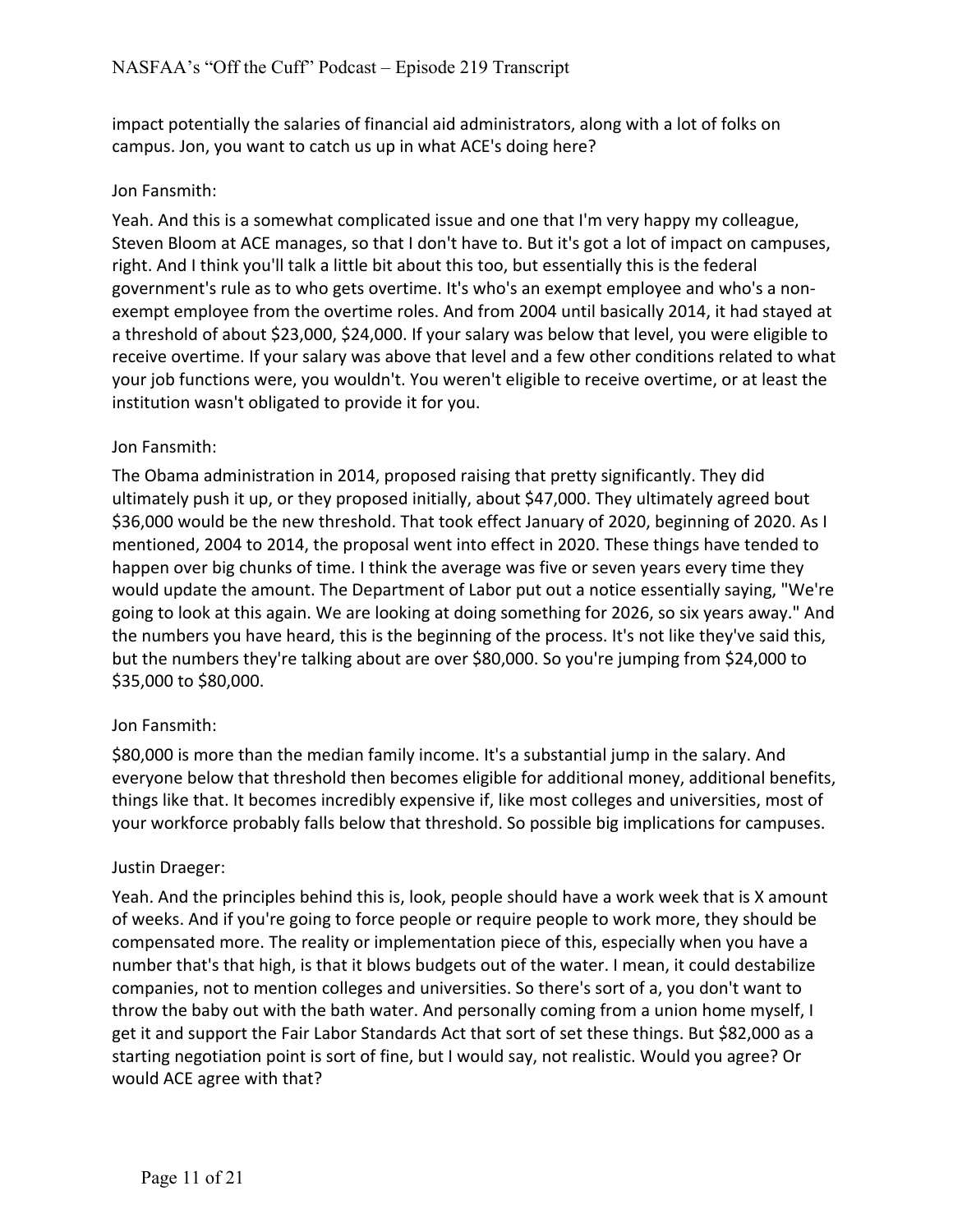## Jon Fansmith:

Yeah, no. I mean, we would agree with that. And we're putting together a letter, which number of organizations will sign on and support basically asking that the Department of Labor take stakeholder feedback into account. This is something, I mean, you know this as well as I do Justin, a lot of times when you're dealing with agencies, they have sort of a broad view of whoever they're regulating. The FTC will be thinking about banks when they're regulating, but colleges and universities get rolled into it. We're not their primary target so they don't tend to think about the impact on us.

## Jon Fansmith:

And a big part of what we do is simply saying, "Look, we have a perspective. We're deeply impacted. We have 4 million employees across the country. It may be across 6,000 institutions, but we are big employers and there will be a big impact on the way we staff. And I think when you talk about a number like \$82,000, are we setting the scale so it's fair so that people are appropriately brought under and compensate for their work? It starts to force decisions on our campus about who can we hire? Who can we retain? What positions do we staff at all? Because those costs have real implications, hundreds of millions of dollars.

## Justin Draeger:

Yeah. There's also a couple other sort of maybe tangential offshoots from this that I remember during the Obama years when they were proposing these big increases, which were eventually the rule was stayed and overturned in a court. But so for example, it creates a cliff. So if you were right on the cusp of this, the school just might do the math or an employer might do the math and say, "We're just going to push you over that threshold because that would be cheaper than us going into overtime." So it doesn't necessarily solve the issue for people who are right on either side of that.

## Justin Draeger:

The second thing is the other issue I remember from aid offices was that, whether it was a perception or that perception became a reality, it started to create sort of schisms within the office and the university about how people were classified and whether they were professional status staff any longer, or perceived as a downgraded position into hourly employment, which is a status. That's individual careers you're talking about. It's titles.

## Justin Draeger:

So there's a couple different offshoots here. And I don't necessarily have an answer for it except to say there will be impacts. So this will be something people will want to think about. And obviously NASFAA is working with ACE and we'll let our members know as this moves forwards. Next steps are what? There's an NPRM that comes out of labor, and then from there we offer comment and then they issue a final rule?

Jon Fansmith: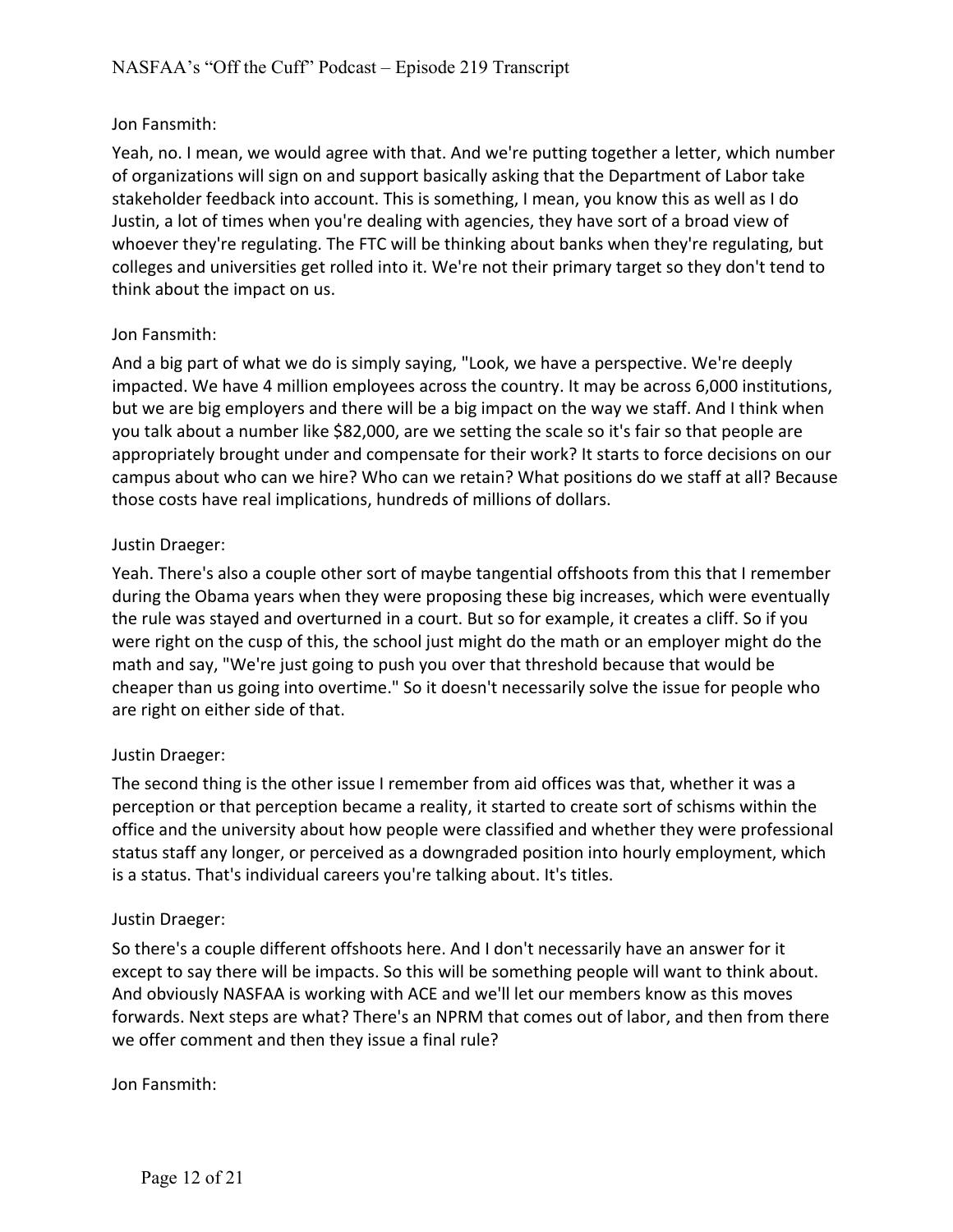Yes, that seems to be the process. We would hope that they would do a negotiated rule making process, but that's very common at Department of Ed, far less common at other agencies. So we shall see.

# Karen McCarthy:

Jon, Hey, I have a question. On the 2026, is the idea that would be the first effective date or was there any incremental increases until 2026? Or nothing would happen, be effective until 2026, and then there would just be this theoretically large jump in 2026?

# Jon Fansmith:

So my understanding, and I'm happy to be corrected by somebody who may know more, but is that it's a cliff. They set a new level. You meet the new level. There's no phase into that. It gives institutions or other employers time.

Karen McCarthy:

Yeah.

Jon Fansmith:

To see that's coming. I mean, they know what it is, but as of January 1st, the level is the level.

Karen McCarthy:

Okay. And when that cliff will be, they're talking about 2026.

Jon Fansmith:

Yep.

Karen McCarthy:

Okay.

Jon Fansmith:

Which if you think about it, if you go 2014 to 2020, and 2020 to 2026, it's sort of the same schedule as what they envisioned back in the Obama administration. Yeah.

Justin Draeger:

Karen, let's turn to you. We've got some higher ed legislation that's getting introduced on Capitol Hill. Why don't you walk us through a couple of the bills?

## Karen McCarthy:

Yeah. We had a little flurry of legislation that was introduced that NASFAA was able to support. The first bill was the Student Loan Rehabilitation and Credit Score Improvement Act. And the idea here is that when student, defaulted, borrowers, go through the loan rehabilitation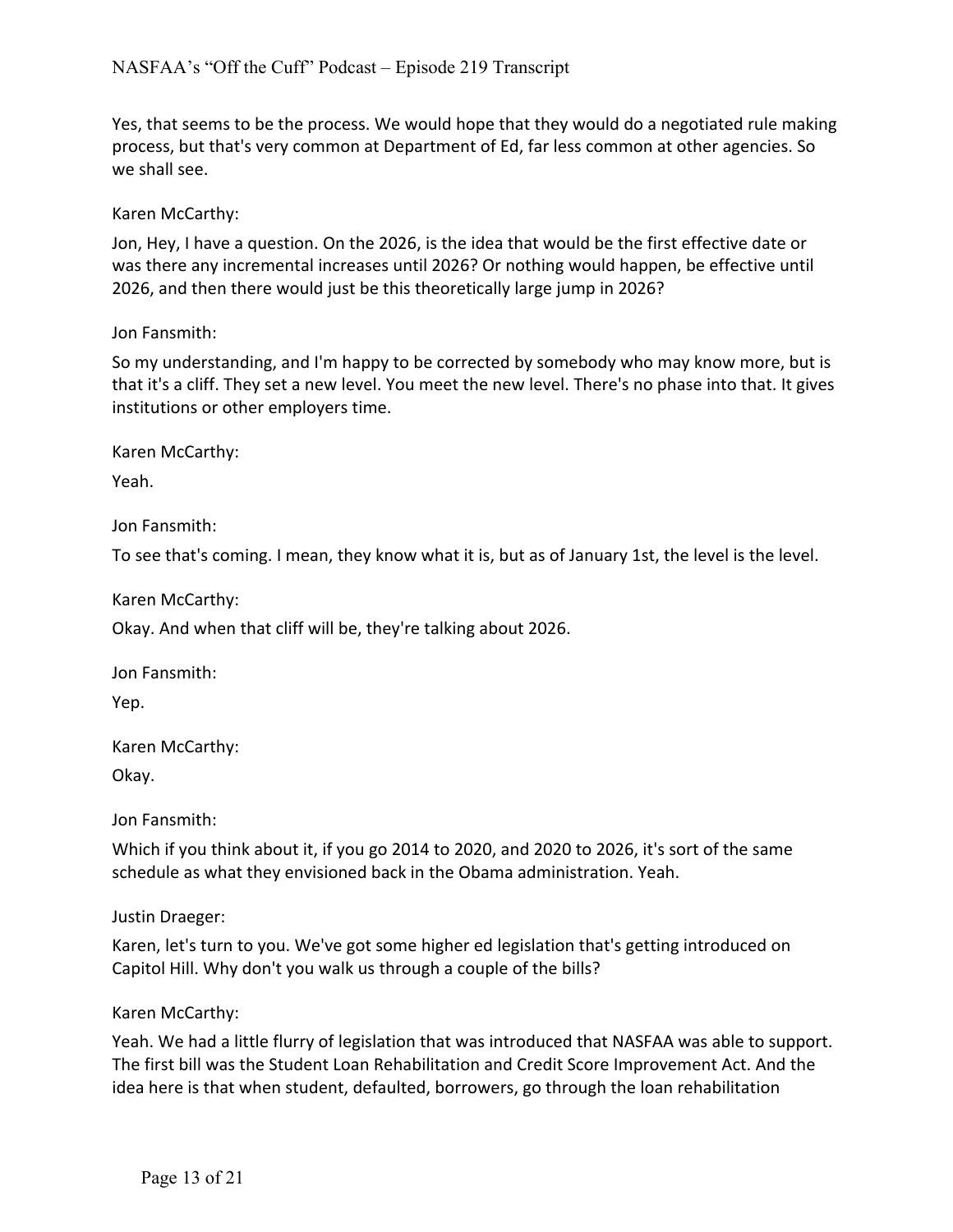process, right now, what happens is when they complete the rehabilitation, they come out of default. And the default itself is removed from their credit history. But what doesn't happen, what remains in their credit history, are all of the delinquent payments that led to them going into default in the first place. So right now that stays as part of their credit history. So theoretically, their previous default can continue to have adverse consequences for that borrower, even though their loan is now in good standing.

# Karen McCarthy:

And so what this bill would do would be to remove all adverse credit history from a defaulted borrower who successfully rehabilitates alone. And so a couple of things about this is that there is an argument to be made. Why would we advocate for this only for borrowers who rehab their loans. Delinquent payments stay on the credit history of any other borrower, even if they don't go into default. They stay there even if they get back into good standing. So why are we taking them off of the credit history for borrowers who do rehabilitation? And why not all borrowers who come out of default? If you pay your defaulted loan in full, why don't we take off, kind of wipe clean adverse credit history?

# Karen McCarthy:

So we were able to support in that we think it's a good idea. We did encourage the office to consider other steps that they could take. And the whole idea here is to just uplift the conversation about default and the repercussions, the long term repercussions of default, and obviously make some changes to the default system that prevents students from going into default in the first place, but also make some changes in the system to make it a little bit easier for borrowers to come out of default and get back into successful repayment. And not have these really long term adverse consequences, especially after they've resolved their default.

## Justin Draeger:

Right. I think this makes a lot of sense, something that we would support. In fact, we're doing a whole report, Karen, that should be out in the next two months sort of looking at the entire default system, which is sort of a... Not that there shouldn't be repercussions for not paying your loans necessarily, but not being so punitive in how we approach sort of those who are defaulting. Punitive, not just like, "You're punished now." But defaulting has long term and lasting impact on borrowers. And it's just sort of a relic, I think, of again, bank based lending, which a lot of direct lending was lifted right out of the Federal Family Education Loan Program. So if we were creating a new program with direct lending from scratch, I don't know that we would have all the same terms and conditions like a traditional student loan default. Okay, give us another bill.

## Karen McCarthy:

Yeah. The other bill introduced is the Pell Grant Sustainability Act. And you'll remember that back in 2018, the automatic Pell inflationary add-on expired. And so we no longer get that automatic increase to the Pell grant every year. And what this bill would be do to reinstate that. And again, there are some folks who say, "Well, that's not going to be enough. We need to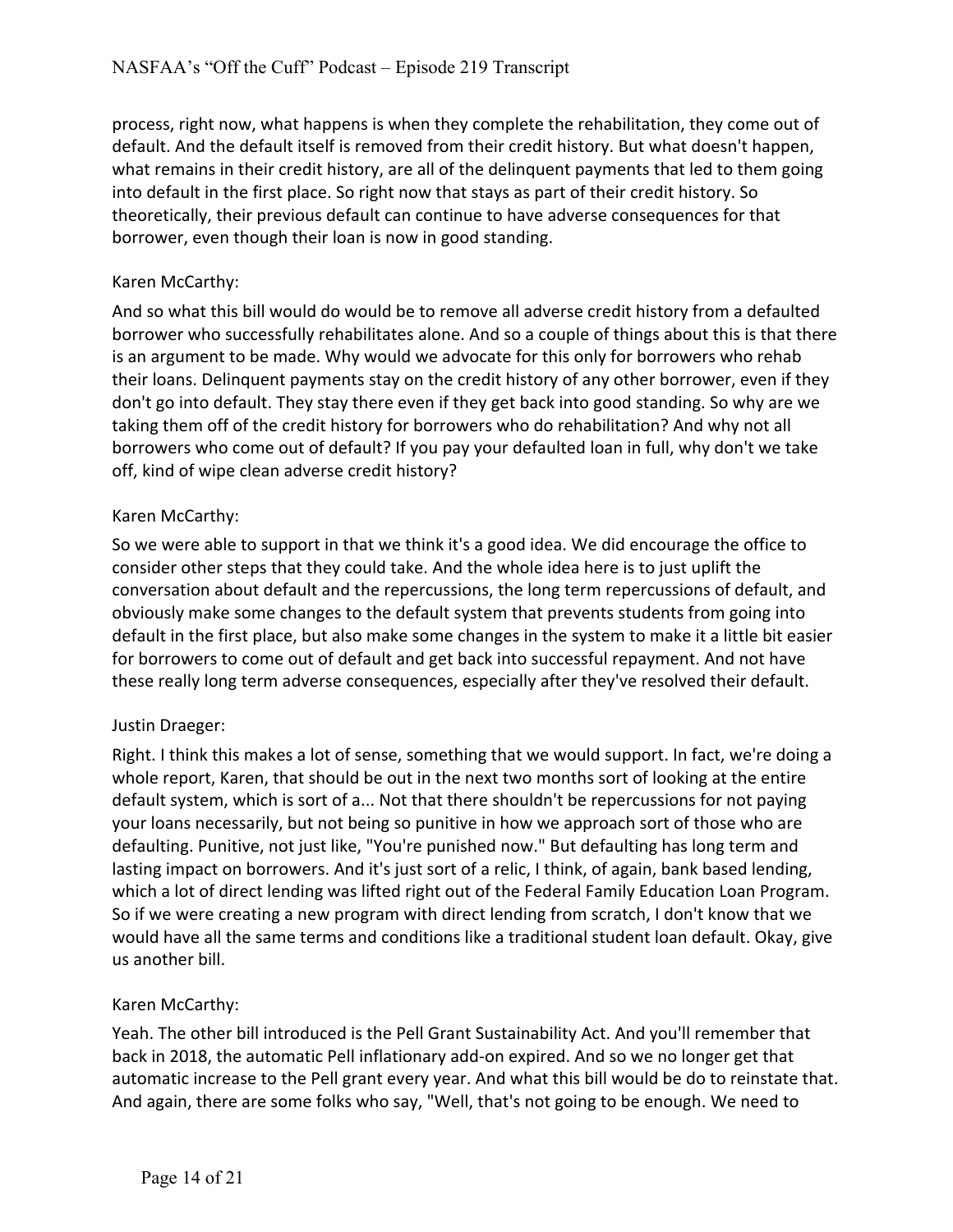double the Pell Grant." Which of course, we are also advocating to double the Pell Grant. But in the meantime, this inflationary add-on, it's much smaller in terms of the whole scheme of things. But we can advocate for multiple things at the same time and hope that one of them gets some traction. So we were also able to support that legislation introduced this week.

#### Justin Draeger:

And I like the way you said that, because the goal here is these standalone one off bills, particularly these two, which only have Democratic support right now.

Karen McCarthy:

Right.

#### Justin Draeger:

But these are sort of the building blocks because one day you have a larger piece of higher ed legislation that sort of sweeps this all in. We used to call that reauthorization, but now we just call them policy riders on budget bills. But they sweep up all of these smaller bills and that's how they end up getting. So as a one-off, probably not, but we get these in place because they'll get swept up eventually into some larger legislation.

Karen McCarthy:

Yeah.

Justin Draeger:

Right. Let's turn to student loan servicing. The CFPB made some announcements in the last week or so, Karen, about sloppy student loan servicing. You want to catch us up?

## Karen McCarthy:

Yeah. So the CFPB, as we know, had been in the past critical of loan servicing surrounding the PSLF program in general. We now have the temporary waiver, the PSLF waiver, which does involve loan servicers to do additional work to make sure that eligible borrowers who perhaps were not eligible in the past, get their payments recounted. There may be some new eligibility. There is quite a bit of work that loan servicers need to do to make this program successful. And CFPB has observed that they are receiving quite a lot of complaints from borrowers who are running into similar snags, I would say, with the PSLF temporary waiver, which was supposed to make this process a lot easier for borrowers. And so they put out an announcement basically saying, "Borrowers, please don't be deterred if you have sloppy loan servicing." I was really kind of surprised. I think they used the word "sloppy loan servicing" in there. So I think they've kind of fired a shot towards the loan servicers that they are onto them and they are keeping an eye on this situation.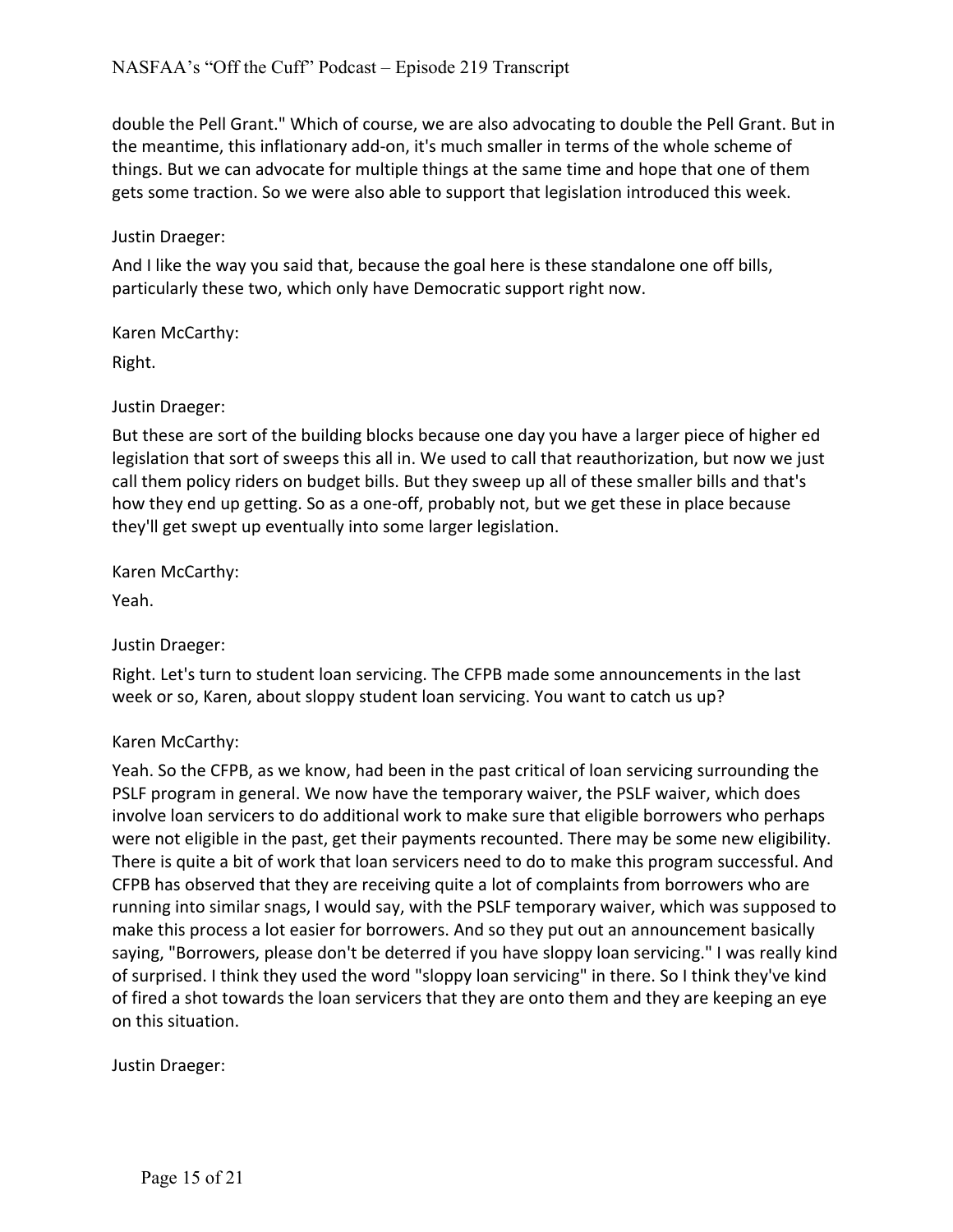So there's two things that always confuse me about this sort of thing. One is not that the CFPB doesn't have a role here because they were set up to basically take complaints and protect consumers when it comes to lending products, I guess including lending products from the federal government, like direct loans. But what always surprises me is the shots are always taken at the loan servicers and not at the contract holder, which is the Department of Education. Because the servicers contend they don't get timely guidance on how to actually implement the temporary waivers from PSLF. Now I'm not in the weeds enough or work for a service or to know whether that's totally valid or not. But it does seem to me the Department of Education, I'm going back to Harry Truman where, "The buck stops here" sort of rhetoric.

Karen McCarthy:

Right.

Justin Draeger:

It never seems like it stops with the contract holder. So lots of shots taken at the servicers, but the servicers are saying, "We need more from the contract holder."

#### Justin Draeger:

And then the second thing that I was thinking about with this, and I published this in one of our Altitude series this last week. There was an issue brief published at Third Way, I think at the end of last year, in December, 2021, by Dr. Darolia, who is a professor of public policy at the University of Kentucky. And he went through a whole bunch of CFPB complaints. And in those complaints, he tried to categorize them. What were people complaining about when it comes to loan servicing? The number one thing people complained about were the terms and conditions of their loans, like interest capitalized interest.

#### Justin Draeger:

The second thing was he categorized as sort of the value of the education relative to the cost. In other words, people saying "I'm in this much debt. I only got this degree, or I didn't get this degree, or the school was terrible, or I haven't been able to get a job with this degree." All valid complaints.

Karen McCarthy: But not a servicer-

Justin Draeger: Both those things are valid complaints.

Karen McCarthy:

Yeah.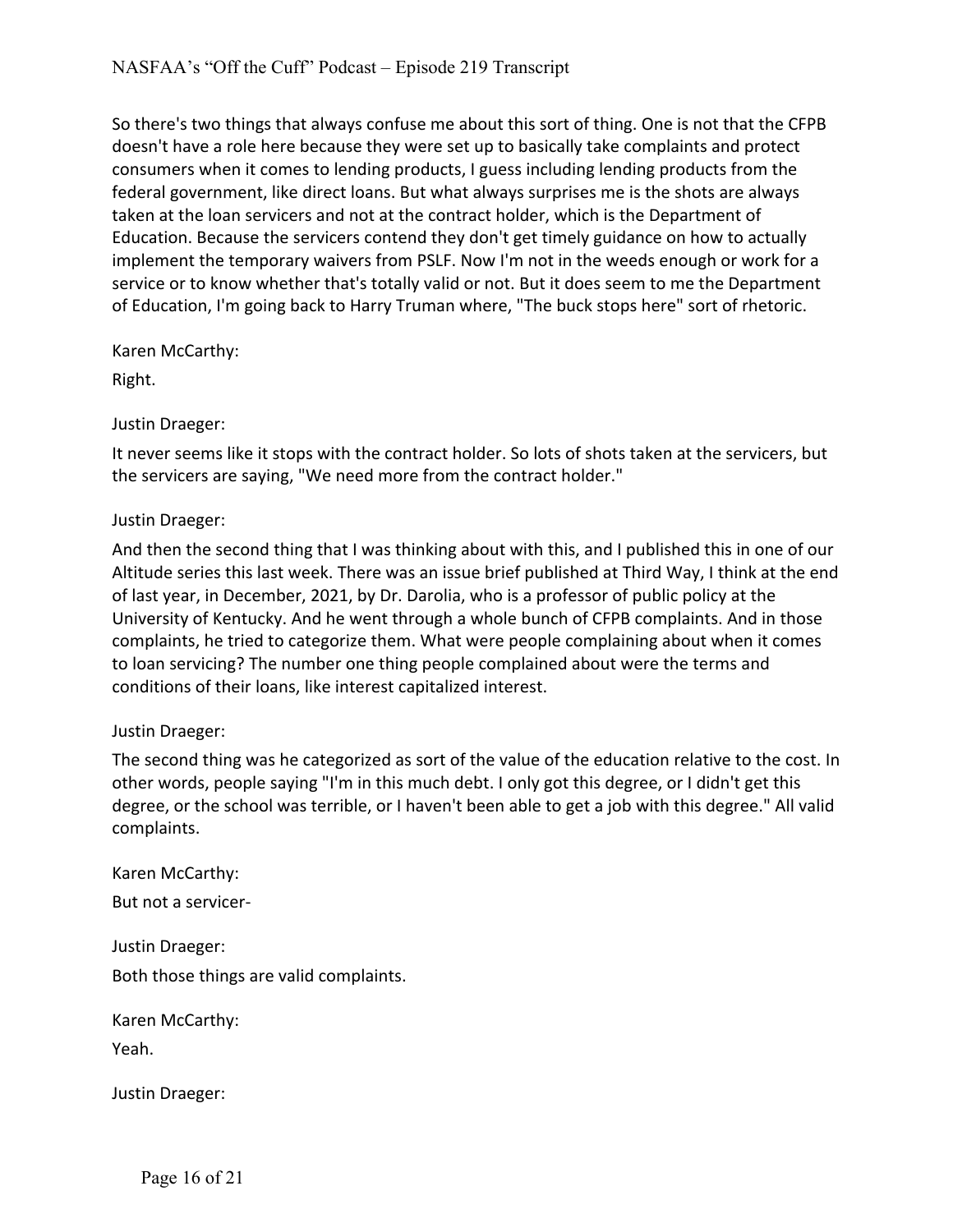None of those things actually have anything to do with the servicing. The servicers don't control either one of those things. So this is not a full throated defense of servicing, and mistake servicers make, and the settlements that they make with state attorneys general. But I am just pointing out that loan servicing, I think, is the easy way, is sort of sometimes the policy lazy way to sort of make them the scapegoat of all of our loan woes. We have a lot of loan issues. Not all of them, maybe a minority of them have to do with loan servicing. A lot of them have to do with our screwed up loan programs.

Jon Fansmith:

Yeah.

Justin Draeger: So that's my commentary. Jon?

Jon Fansmith:

I mean, I just say it makes some sense because people are talking to the loan servicers. So when they find out the terms of their loan are not things they like, or they don't like the way those things are being handled, the person they are talking to is the person they're going to channel their energy.

Karen McCarthy:

Right.

Jon Fansmith:

I think about this. People who complain about how much their public institution costs, but never blame their legislators for not funding it to reduce the overall cost.

Karen McCarthy:

Yeah.

Jon Fansmith:

Right. They reelect the same people who are cutting support for the institution, jacking up tuition. Then they rage about how much it costs to go to college. You tend to be angry at the people you interact with, not necessarily the people responsible for the problem.

Justin Draeger:

Right. I think that's true.

Karen McCarthy:

I had a good story on that one.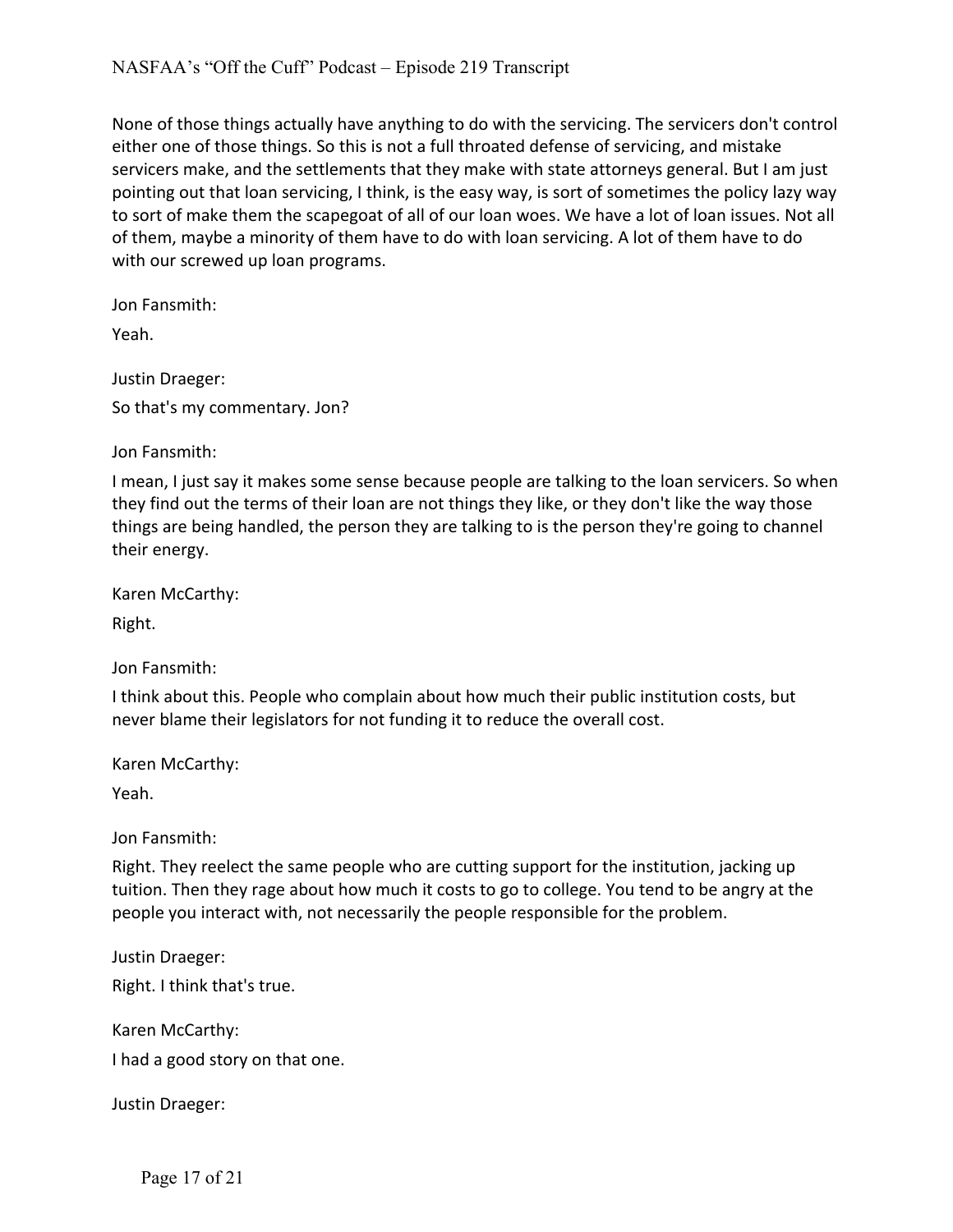Go ahead, Karen.

Karen McCarthy:

My very first aid office job was when I was in graduate school at Ohio State University. Very, very-

Justin Draeger:

The Ohio State.

Karen McCarthy:

Yes, the Ohio State University, very obviously large student population, very big office at the time. The beginning of every semester... Well, we were on a quarters then, was a mad house. And we were in this tower. The tower's still there. The aid office is not. And the students would line up down through the stairwell. We were on the 11th floor and they would just all be lined up, lined up, lined up. And I was just a graduate assistant and would get yelled at constantly, constantly right at the beginning of the quarter. And the president at the time was Gordon Gee.

Justin Draeger:

Oh, yeah.

Karen McCarthy:

And the president would come over to shake hands and say hi to all the students in line. And they were all-

Justin Draeger:

Very, very on brand for Gordon Gee.

Karen McCarthy:

Yes. Yes. And his bow tie.

Justin Draeger:

Yeah.

Karen McCarthy:

And just very student friendly. And, "Hey, how's it going?" And they would perk up and they loved President Gee. And then they would turn around and yell at me.

Justin Draeger:

They'd say, "Oh, it's so great to see you." And then as soon as he'd leave, "And now another thing." Yeah.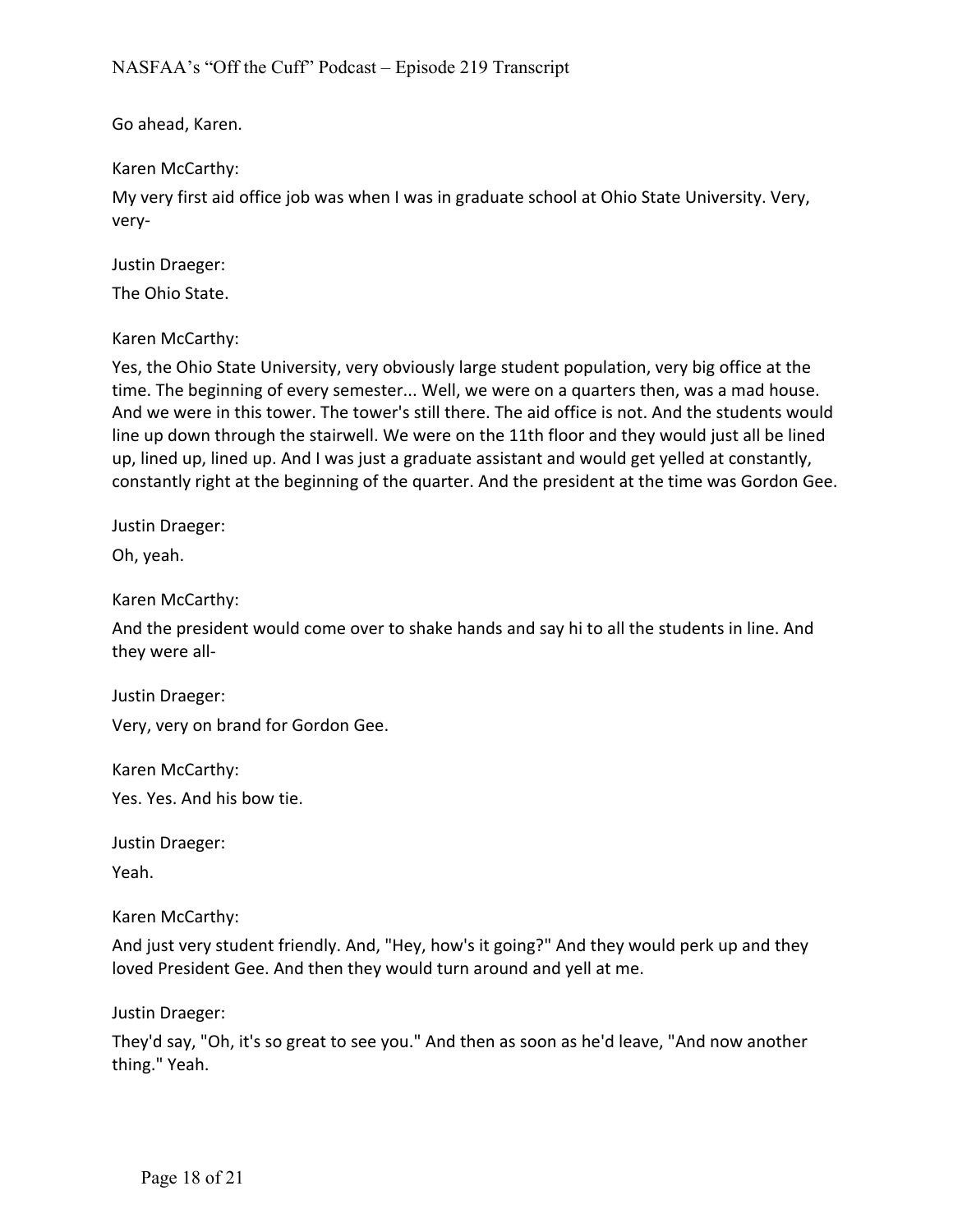Karen McCarthy: I know, I know. And I was-

Jon Fansmith:

Something else I hate about this school.

Karen McCarthy:

Yes. I mean, and I was just a new graduate student myself. And even then I was like, "That's the guy you need to be talking to and yelling at, not me."

Justin Draeger:

Well, I think anybody working in an aid office can sort of sympathize with being sort of the front line of complaints.

Karen McCarthy:

Right.

Justin Draeger:

About how much people can borrow, how much they have borrowed, a litany, SAP policies, federal rules and regulations that aid offices don't control.

Karen McCarthy:

Right.

Justin Draeger: R2T4.

Jon Fansmith:

The list goes on.

Justin Draeger:

So anyway, all right. Well, I think that's it. Karen and Jon, thank you very much.

Jon Fansmith:

Yep.

Justin Draeger:

Let's bring in our producer this week, and today's news reporter Owen Daugherty. Owen, what's going on in the news?

Owen Daugherty: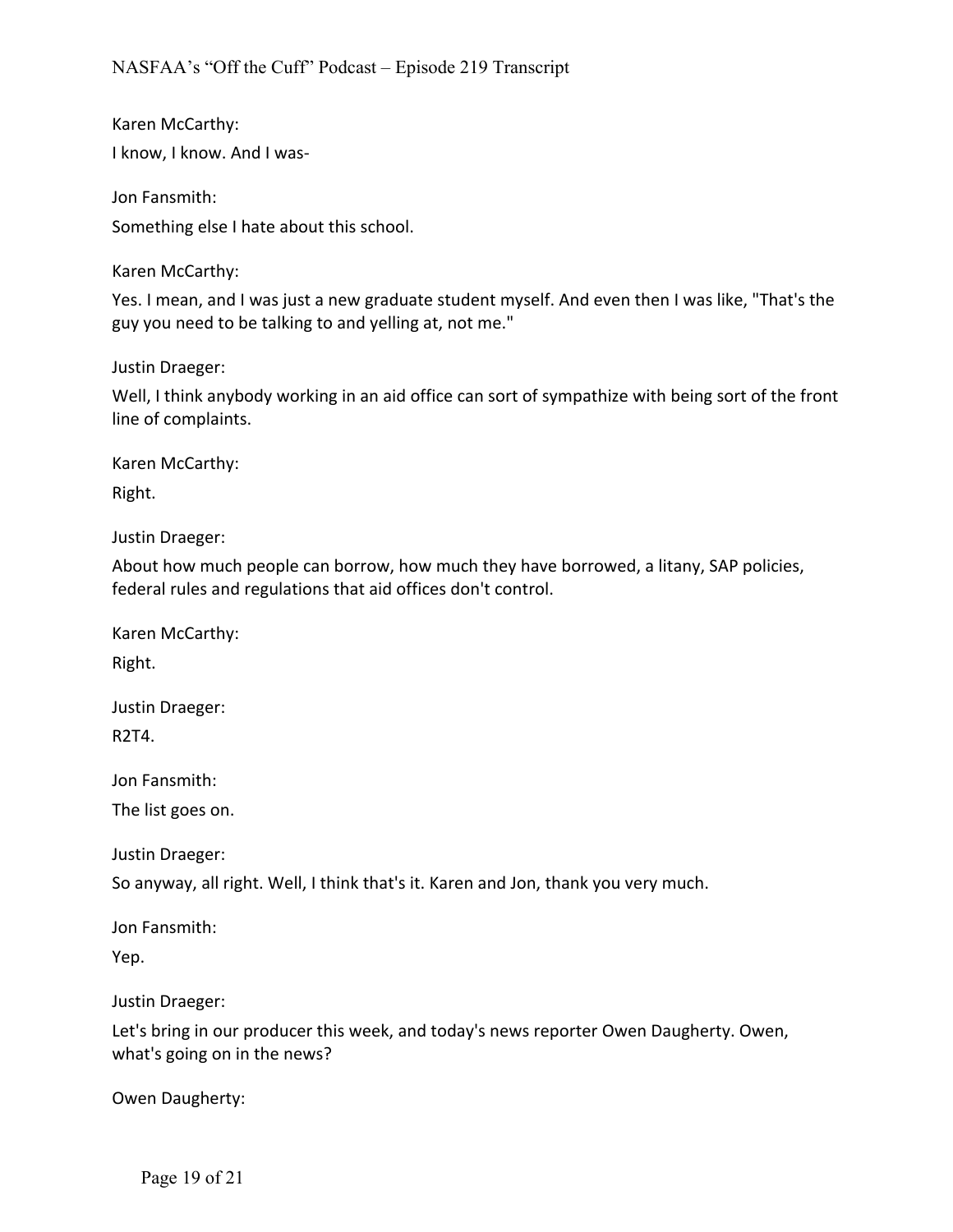Yeah. We've got a few big things coming our way. As we know, student loan payments are set to resume now in May, after another extension from the Biden administration. And with that, we've got a new report from the Government Accountability Office that's got some insight into the Department of Education's plans to resume payments. The thing that's stuck out to me, I mean, there's a lot of good nuggets in there, but was kind of the information they gleaned from servicers about their staffing and where they're at. And it sounds like just about all of them are going to need to ramp up hiring in advance of May and are just expecting a real influx of communication and outreach from borrowers.

## Justin Draeger:

All right. They've got a pretty monumental task in front of them. What else is going on?

# Owen Daugherty:

Yeah. Last week, Education Secretary Miguel Cardona gave his keynote address laying out the priorities for the department for the upcoming year. Touched on everything pre-K through higher ed. But as far as higher ed goes, he said institutional accountability would be a big focus for the department. And also touched on what he called insurmountable debt that some borrowers have with their student loans. So it seems like that's something that the department's going to focus on and they've been touting their own loan forgiveness, something in the \$15 billion range.

## Justin Draeger:

Okay. And speaking of loan forgiveness, I guess there was some more news from Capitol Hill this week.

## Owen Daugherty:

Exactly. Yeah. I think we're going to keep that in the news for the coming weeks, we've got the largest group of Democrats yet, over 80 signed on a letter addressed to president Joe Biden urging him to publicly release a memo that reportedly outlined his authority to cancel student debt without having to go through Congress. So this is a memo we've reported on and are on the lookout for. But now Democrats are pushing to get this released publicly.

## Justin Draeger:

We talk about this memo so often, when it's actually released, I wonder if there's just going to be this big let down on what it says. Because almost every legal opinion I've ever read hedges both directions.

Owen Daugherty:

Right.